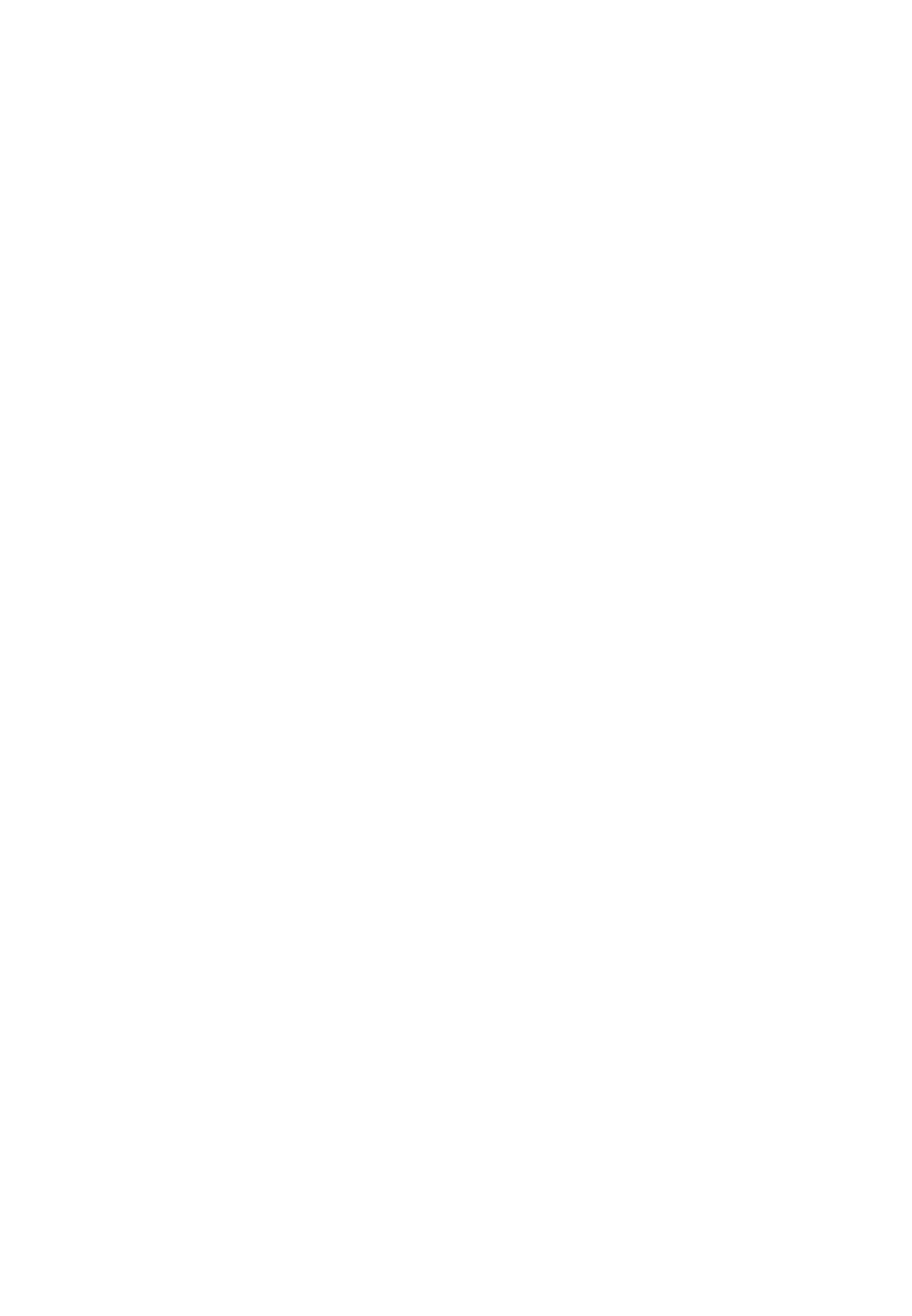## **Introduction**

In recent years we have been witnessing a growing popularity of gamification in various domains (see e.g. Deterding et al. 2011). What is interesting, game-like elements are successfully used in the scientific domain. One may point at such examples as *Foldit* (Cooper et al., 2010), *Galaxy Zoo* (Darg et al., 2010), or *Wordrobe* (Venhuizen, Basile, Evong, Bos, 2013). In all these cases games are designed and used to facilitate processing of scientific data (classifying already existing data, or creating new data). In *Galaxy Zoo* [<http://www.galaxyzoo.org/](http://www.galaxyzoo.org/)> users classify pictures of galaxies obtained from *Sloan Digital Sky Survey*. *Foldit* <[http://fold.it/portal/](http://fold.it/portal/info/science) [info/science>](http://fold.it/portal/info/science) users try to establish possible proteins' structures, while *Wordrobe* [<http://wordrobe.org>](http://wordrobe.org/) players help to produce semantic annotations of natural language data from the *Groningen Meaning Bank* <[http://gmb.let.rug.nl/>](http://gmb.let.rug.nl/). What these games have in common is that when playing the game (and having fun) players solve a serious scientific problem (or rather well defined parts of it).<sup>1</sup> Games of this type are referred to as *games with a purpose* (GWAP – see von Ahn, 2006) or *scientific discovery games* (see Cooper et al., 2010).

## **1. The** *QuestGen* **game idea**

The idea of the game was presented in Łupkowski, 2011, pp. 89–91. The aim of the *QuestGen* game is to engage players in generating a large collection of questions for a certain piece of story written in natural language. The collection (along with the stories) will be then used as input data for research on question processing.

### **1.1.** *Motivation*

In general, question processing takes place when a question is not followed by an answer but by a new question or a strategy of reducing it into auxiliary questions (for more details see <https://intquestpro.wordpress.com/>).

<sup>1</sup> For a more detailed description and discussion see Łupkowski, 2011 and Kleka, Łupkowski, 2014.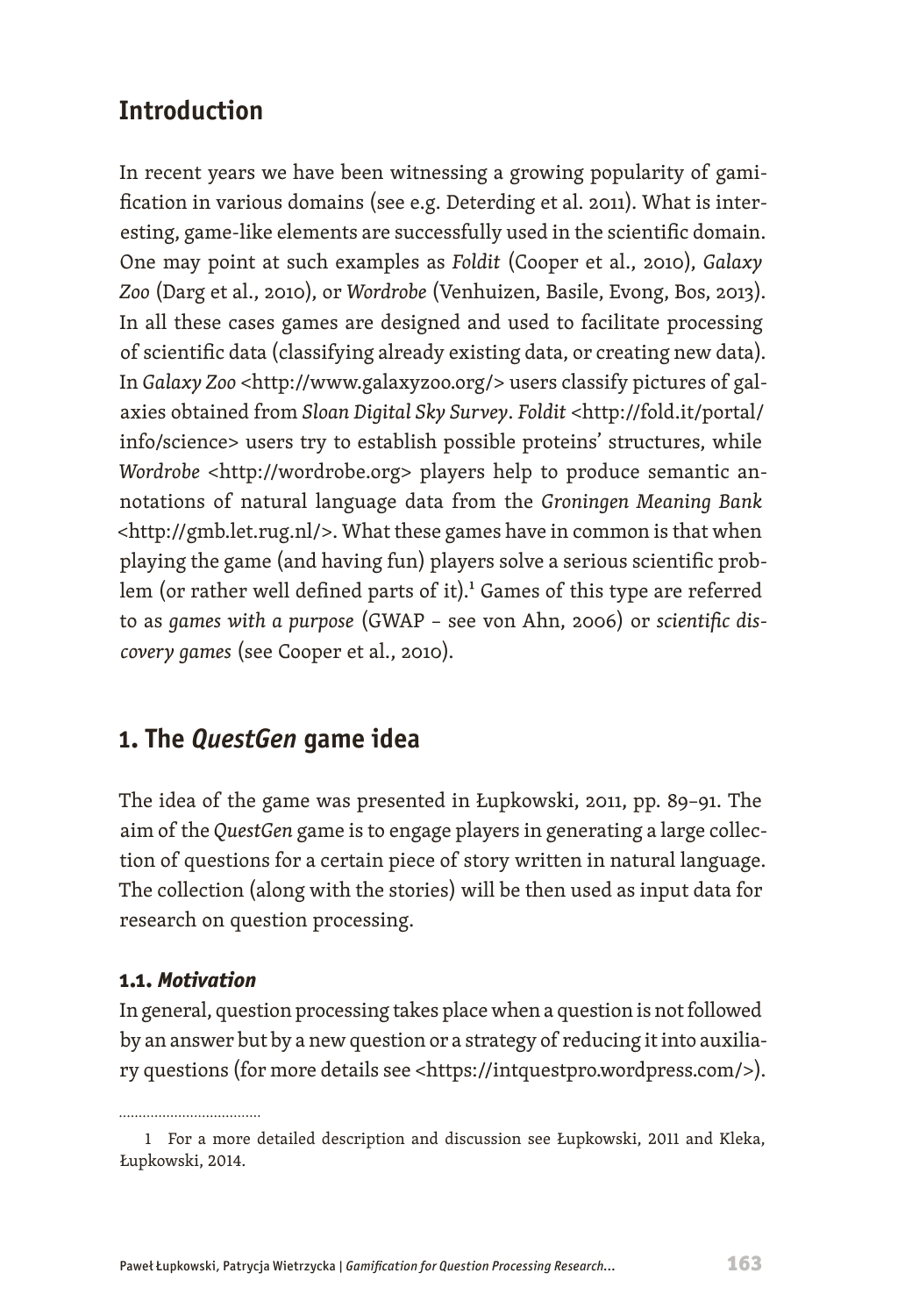This issue is discussed within theoretical frameworks of Inferential Erotetic Logic (see Wiśniewski 1995, 2013), inquisitive semantics (see Groenendijk, Roelofsen, 2011), or KoS<sup>2</sup> (see Ginzburg, 2012). It also constitutes an attractive subject for empirical research. However, it is a demanding task to prepare adequate natural language input data for such a purpose. One possible solution is to use natural language corpora (like e.g. in Łupkowski, Ginzburg, 2013). This method allows for obtaining natural language data but is time-consuming and has some limitations (e.g. there is no possibility of obtaining additional explanations from dialogue participants). Yet another method is to ask experts to prepare the necessary data (like e.g. in Urbański, Paluszkiewicz, Urbańska, 2014). This solution allows for much more control but is also time-consuming. What is more, it bears the risk of introducing a certain bias to the output data (since the professional knowledge of experts would be involved), and often the results are far from ordinary language conversations. With the *QuestGen* game we aim at providing a flexible solution for this problem.

#### **1.2. Game rules**

In the game, two randomly chosen players are engaged in solving a detective puzzle. One of them plays as the Detective, while the other is called the Informer. The aim for the Detective is to solve the presented puzzle by questioning the Informer. Each story in the game has two formulations (one for the Detective and one for the Informer), containing all the additional data necessary to solve the puzzle. Figure 1 presents one of the stories used in the game.

**Figure 1.** An exemplary story used in the *QuestGen* game (Detective and Informer parts). The story is based on Wiśniewski, 2003, p. 391.

#### **Detective part:**

Imagine that you are a detective who is following the well-known international villain Arsen L. You are trying to establish if Arsen L. went to Paris, London, Kiev, or Moscow. You look through your notes and this is the information you have managed to gather so far:

2 "KoS" is a toponym – the name of an island in the Dodecanese archipelago – bearing a loose connection to conversation oriented semantics (Ginzburg, 2012, p. 2).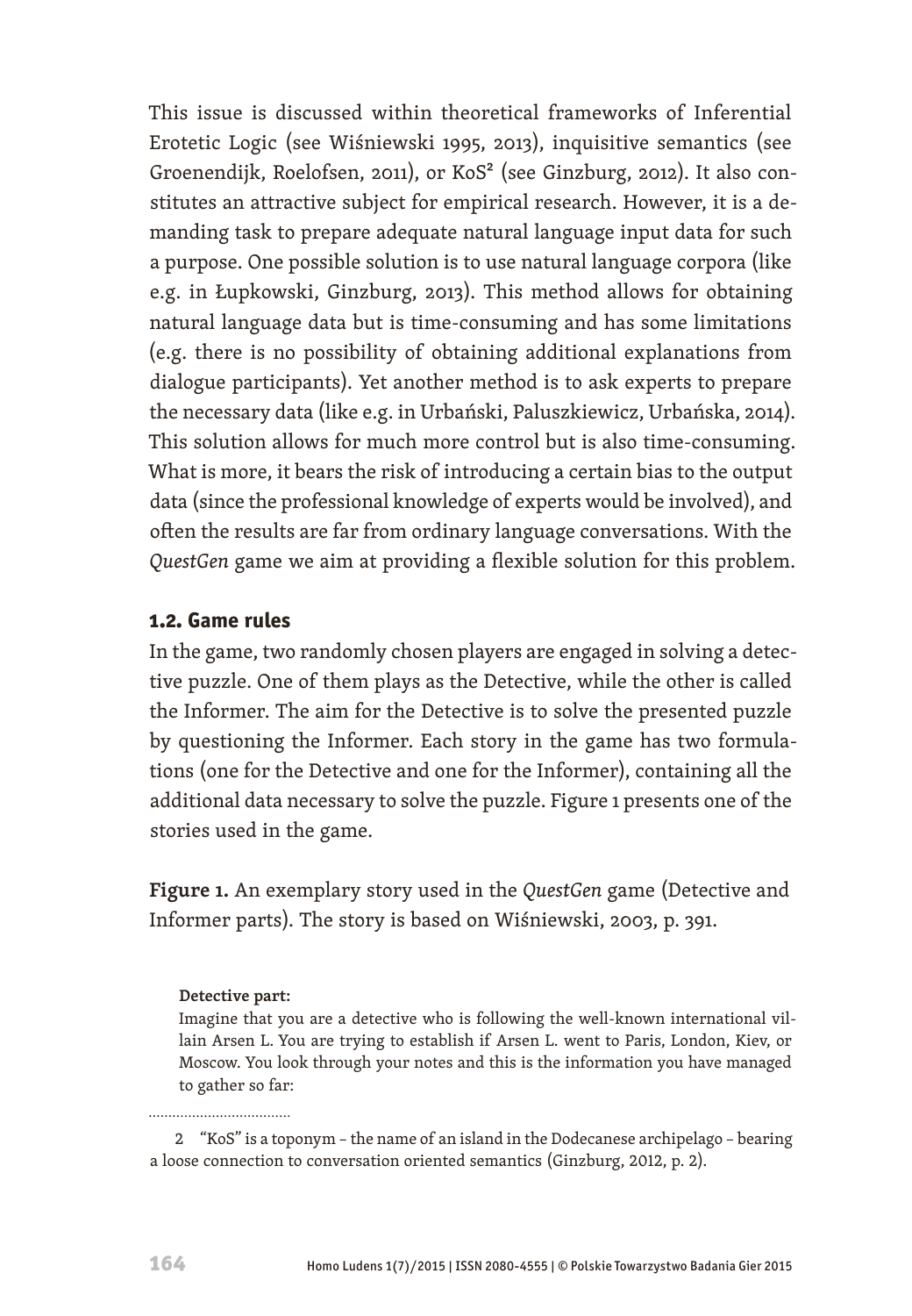- 1.  Arsen L. left for Paris or London if and only if he departed in the morning.
- 2. Arsen L. left for Kiev or Moscow if and only if he departed in the evening.
- 3. If Arsen L. took a train, then he did not leave for London or Moscow.
- 4. If Arsen L. left for Paris of Kiev, then he took a train.

So, where did Arsen L. go? Before you answer this question you may ask several auxiliary questions to the railway station's employee.

Remember: Your time is limited. Ask only yes/no questions. It is pointless to ask the employee directly about where Arsen L. went, because he does not have a clue.

#### **Informer part:**

You are a railway station's employee. You may expect a detective's visit in a while. The detective is in pursuit of Arsen L., a well-known international villain. He is trying to establish if Arsen L. went to Paris, London, Kiev, or Moscow. The detective already knows that:

- 1.  Arsen L. left for Paris or London if and only if he departed in the morning.
- 2. Arsen L. left for Kiev or Moscow if and only if he departed in the evening.
- 3. If Arsen L. took a train, then he did not leave for London or Moscow.
- 4. If Arsen L. left for Paris of Kiev, then he took a train.

You would like to help the detective. You know that:

- A. Arsen L. departed in the morning: YES
- B. Arsen L. departed in the evening: NO
- B. Arsen L. took a train: NO
- C. Arsen L. left for London: YES

The Detective is allowed to use only yes/no questions and cannot ask straightforwardly for the solution (this is enforced by the wording of the plot, see Figure 1, Detective part). The Detective may ask as many questions as he/she wants (needs). The Informer is obliged to answer the Detective's questions in accordance with the information presented in his/her part of the story. Each story is played within a time limit. There are two scenarios that may be employed here: a cooperative and a competitive one. In the cooperative scenario the Detective and the Informer play together against the time limit and obtain points for each (correctly) solved puzzle. In the competitive scenario the Detec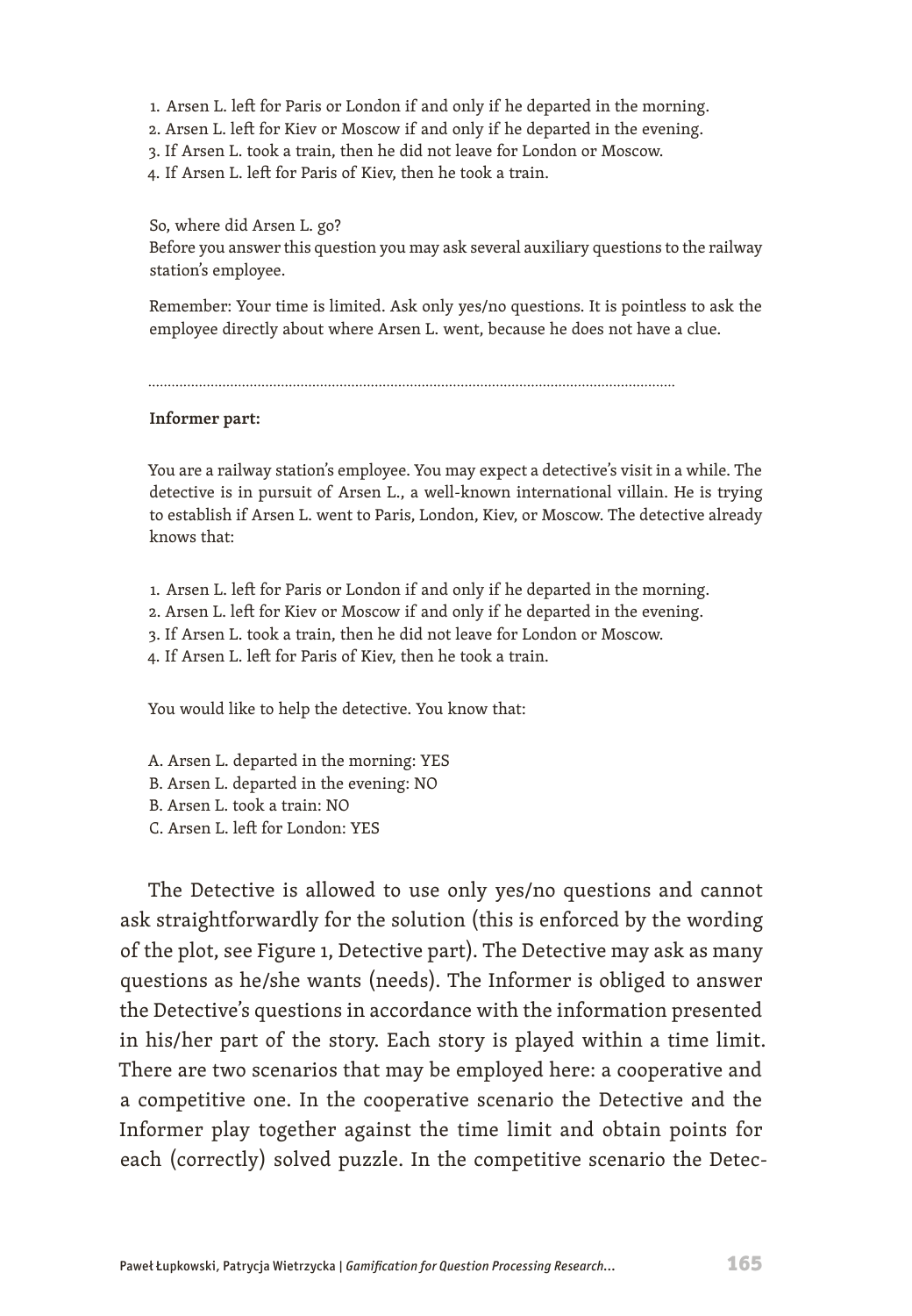tive will gain points for each correctly solved puzzle, while the Informer will gain points when the Detective fails (i.e. the solution given is wrong or the allowed time has passed). For both possible scenarios score boards are used to present the ranking of players' individual scores.

The game rules are inspired mainly by the *ESP game* (see von Ahn, 2006). An unintended similarity in the gameplay might be also drawn to the *Mind Maze* by Igrology <<http://www.igrology.ru/>>.

## **2. The** *QuestGen* **game prototype**

### **2.1. Implementation**

The game was implemented (in Polish) by the second author of this paper. The *QuestGen* prototype uses the following rules of time limit and scores. The time limit for a single story is 3 minutes. If the Detective manages to solve the puzzle correctly within the time limit, he/she earns points. When the time limit passes or the solution is wrong, the points go to the Informer. One may observe that such a rule employs a competitive scenario for game participants described in Section 1.2.

For the prototype, 9 stories were prepared. Table 1. presents these stories' basic characteristics in terms of premises and facts used and the number of words in the Detective's and Informer's parts. These data give some insights about the complexity of the stories used. The complete stories (in Polish) are available at <https://plupkowski.wordpress.com/ projects/questgen-game/>.

### **2.2. User testing**

The test group consisted of 30 testers grouped in 15 pairs (13 males, 17 females, aged 18 to 51, average age: 24 years). Each pair played all 9 stories in supervised sessions. The supervision was aimed at identifying problems that might occur during the play. At the end of the session, the testers were asked to fill out a short questionnaire addressing the *QuestGen* playing experience and their Internet and gaming habits. A short characteristic of the group is the following. All testers use the Internet on a daily basis, mainly for searching for information, social networking, and email.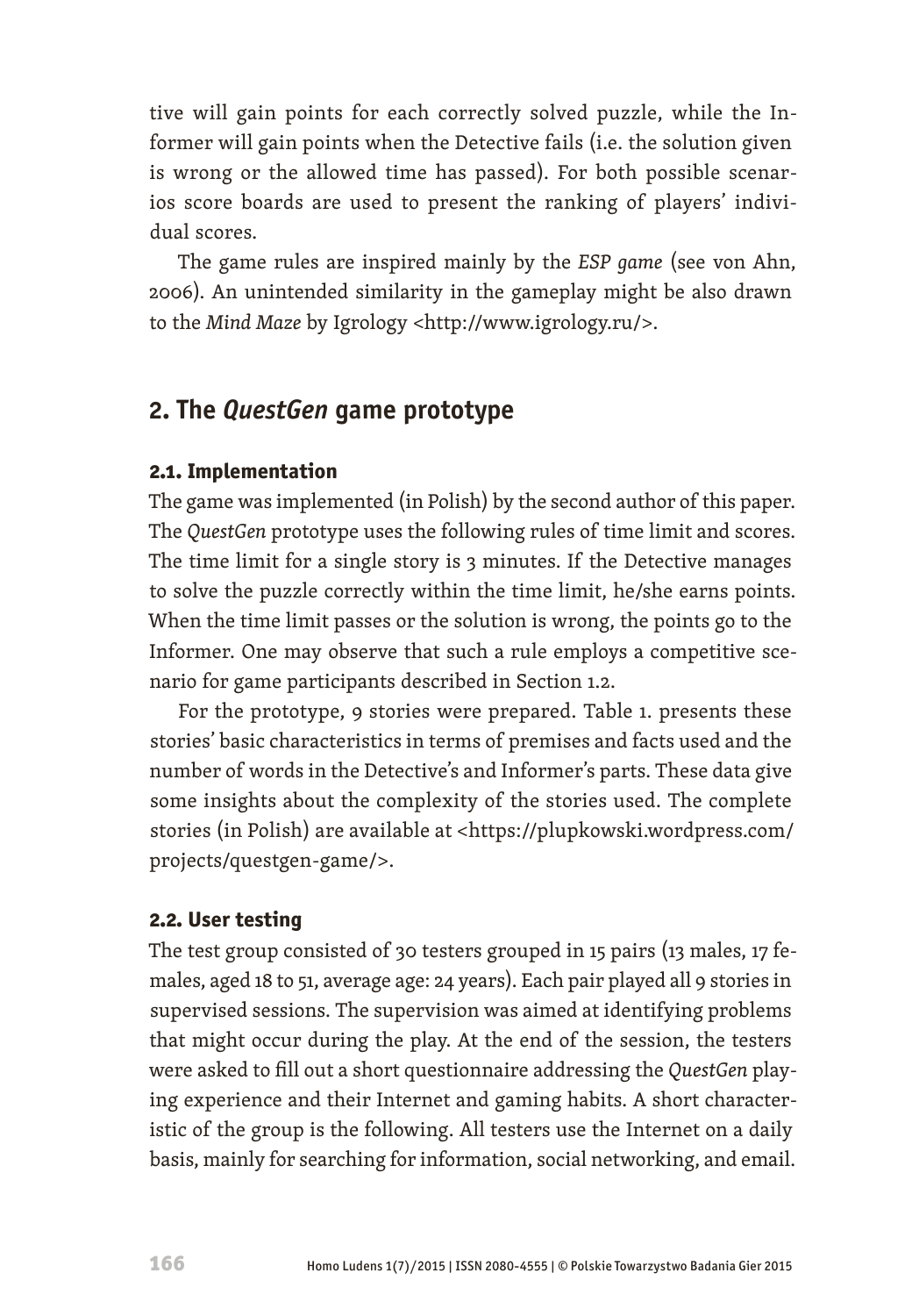They play games less than once in a month (12 testers declared that they did not play games). The most frequent game categories pointed out were arcade and logical games. Only one tester declared that he/she played a GWAP game before (i.e. *Galaxy Zoo*).

| <b>Title</b>       | <b>Number</b><br>of premises used<br>(the Detective<br>part) | <b>Number</b><br>of facts used<br>(the Informer<br>part) | Number of words<br>(the Detective<br>part) | Number of words<br>(the Informer<br>part) |
|--------------------|--------------------------------------------------------------|----------------------------------------------------------|--------------------------------------------|-------------------------------------------|
| Bomb               | 6                                                            | 5                                                        | 166                                        | 173                                       |
| Cookies            | 6                                                            | $\overline{7}$                                           | 194                                        | 213                                       |
| Character C.       | 5                                                            | 5                                                        | 243                                        | 263                                       |
| Washing<br>machine | 5                                                            | $\overline{4}$                                           | 111                                        | 137                                       |
| Murder             | 8                                                            | 4                                                        | 127                                        | 198                                       |
| Warehouseman       | $\overline{9}$                                               | 8                                                        | 181                                        | 185                                       |
| Goal               | 4                                                            | 7                                                        | 117                                        | 113                                       |
| Coffee             | 4                                                            | 5                                                        | 111                                        | 107                                       |
| Arsen L.           | 4                                                            | 3                                                        | 159                                        | 129                                       |

| Table 1. Stories used in the QuestGen prototype - basic characteristics |  |
|-------------------------------------------------------------------------|--|
|-------------------------------------------------------------------------|--|

#### **2.3. Results and discussion**

15 pairs of testers played 9 stories each, which gives a total of 135 times the game was played. The testers asked 304 questions in total (which took less than 7 hours). The average number of questions needed for solving one puzzle was 2, while the average number of questions per pair of testers was 20. This suggest that the *QuestGen* may be effectively used to collect language data for the intended purpose.

When it comes to data validity, 67% of puzzles were solved correctly. In 19% of cases the puzzle was not solved because of the time limit. The most problematic story in this respect was *The Warehouseman*, since it ended without a solution 10 times. This might have been caused by the complexity of this story (9 premises used for the Detective part and 8 facts available for the Informer make this story hard to process for players – see Table 1). These data suggest that the established time limit was too short. This is in line with the testers' reports expressed in the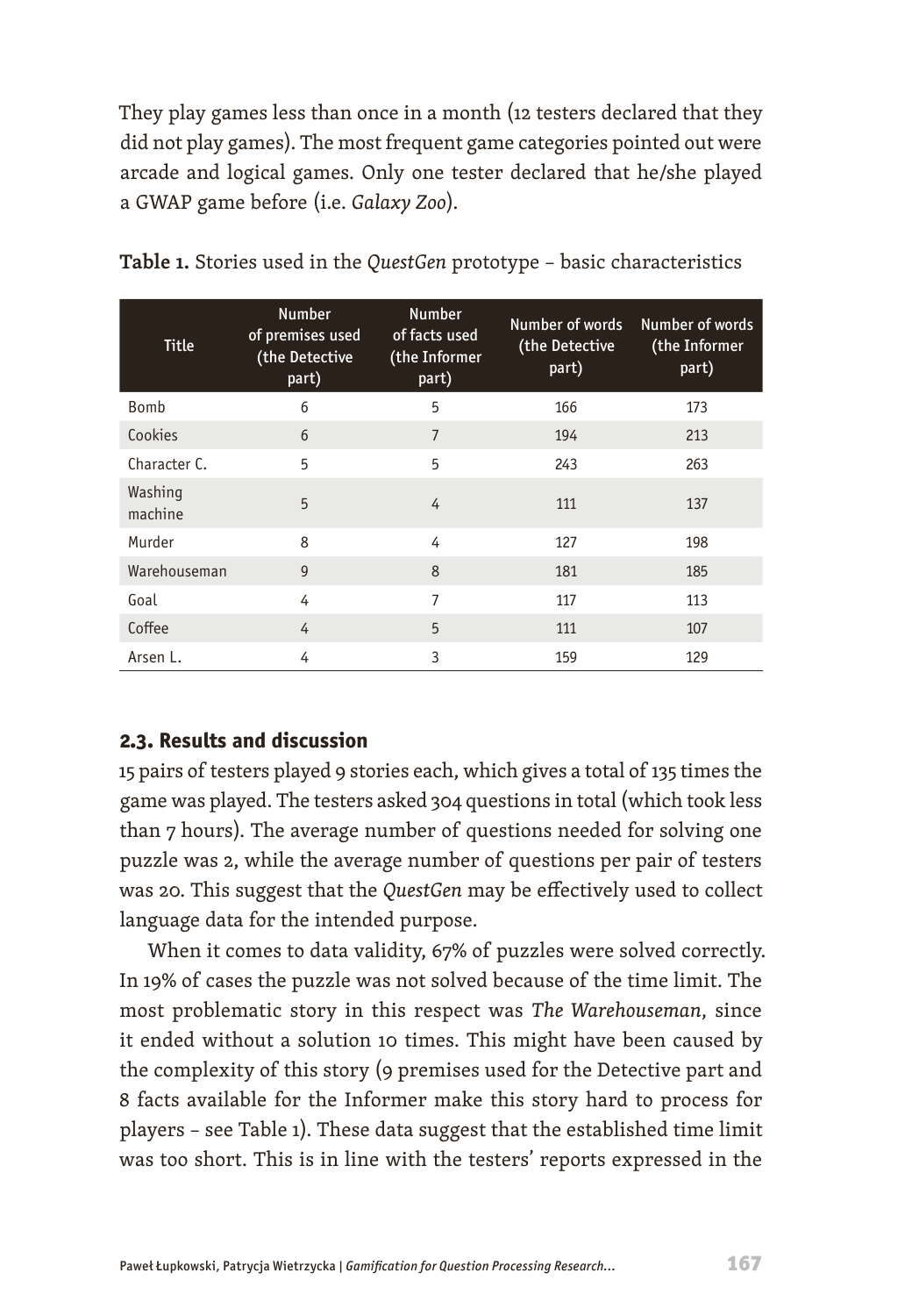questionnaire (53% of them declared that the time to solve one puzzle was too short).

The summary of the tests is presented in Table 2.

**Table 2.** The summary of user tests (15 pairs of players, 9 stories played by each pair)

| <b>Title</b>    | Average no.<br>of asked<br>questions | Correct<br>solutions | Incorrect<br>solutions | No solution<br>(time ended) |
|-----------------|--------------------------------------|----------------------|------------------------|-----------------------------|
| Bomb            | 1.86                                 | 13                   | $\mathbf{1}$           | 1                           |
| Cookies         | 2.20                                 | 8                    | $\overline{c}$         | 5                           |
| Character C.    | 2.13                                 | 10                   | $\mathbf{1}$           | 4                           |
| Washing machine | 1.73                                 | 13                   | $\Omega$               | 2                           |
| Murder          | 1.66                                 | 9                    | $\overline{c}$         | 4                           |
| Warehouseman    | 1.60                                 | 5                    | $\mathbf{0}$           | 10                          |
| Goal            | 3.20                                 | 14                   | $\mathbf{1}$           | $\Omega$                    |
| Coffee          | 3.10                                 | $\overline{7}$       | 8                      | $\Omega$                    |
| Arsen L.        | 2.86                                 | 14                   | $\mathbf{1}$           | 0                           |

A very important conclusion drawn from the tests is that the players do not respect the rule that forbids them to ask directly for the solution (e.g. the question "Did Arsen L. leave for Paris?" in the story presented in Figure 1). Such questions constitute 25% of all the questions gathered during the test. It seems that the rule needs an additional motivation (e.g. in the scoring system) to be respected.

What is more, an additional answer should be available for the Informer, like e.g. "this is not relevant" or "I do not know". The reason for this is twofold. First of all, there were cases when the question asked by the Detective was not a yes/no question. Secondly, the creativity of players is sometimes larger than the creativity of the stories' authors and there are cases where the Informer is not capable of providing an answer to a question on the basis of provided facts.

There were also several cases where the Informer wrongly answered the Detective's question. The supervision revealed that these were simple mistakes and were not motivated with the competitive scenario used in the discussed implementation.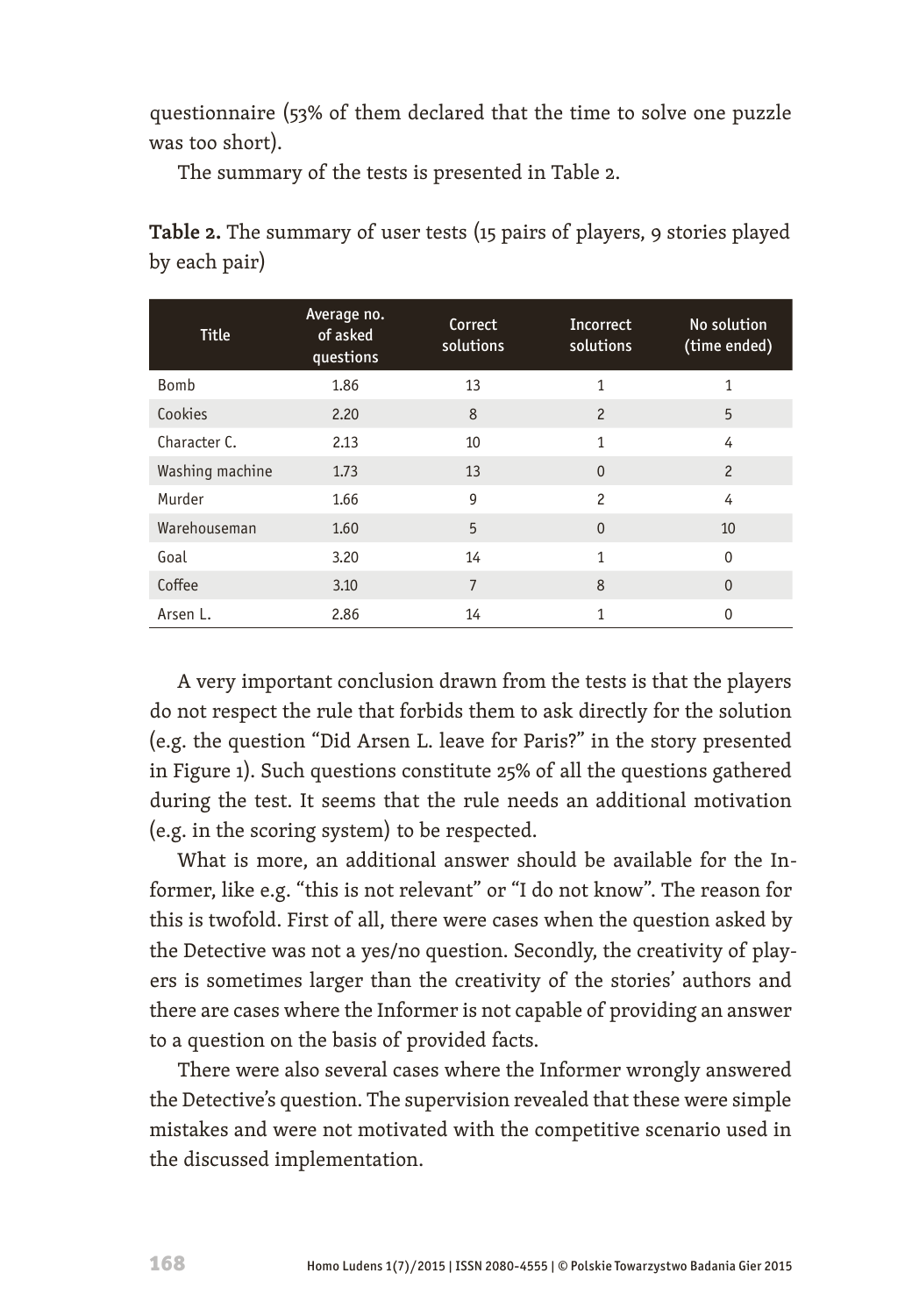## **3. Summary and future work**

User testing of the prototype of the *QuestGen* game suggests that the presented method can be an effective way of collecting data needed for research on question processing. The test also revealed a series of necessary corrections and possible modifications to the game design.

Future work will mainly include:

- creating new stories to be used in the game,
- modifications of game rules (e.g. adding additional answers to the Informer's repertoire),
- exploring competitive vs. cooperative game scenarios,
- testing the game in an online environment without any supervision.

## **Acknowledgements**

This work was supported by funding from the National Science Centre, Poland (DEC-2012/04/A/HS1/00715). The Authors would like to give their thanks to Michał Łupkowski, Katarzyna Paluszkiewicz, and Mariusz Urbański for helpful feedback and comments on a draft of this article. We also thank anonymous reviewers for their helpful remarks.

## **References**

- Cooper, S., Khatib, F., Treuille, A., Barbero, J., Lee, J., Beenen, M., Leaver-Fay, A., Baker, D., Popović, Z., Foldit Players (2010). Predicting protein structures with a multiplayer online game. *Nature*, 466(7307), 756–760.
- Darg, D. W., Kaviraj, S., Lintott, C. J., Schawinski, K., Sarzi, M., Bamford, S., Vondenberg, J. (2010). Galaxy Zoo: the fraction of merging galaxies in the SDSS and their morphologies. *Monthly Notices of the Royal Astronomical Society*, 401, 1043–1056.
- Deterding, S., Sicart, M., Nacke, L., O'Hara, K., Dixon, D. (2011). Gamification: Using Game Design Elements in Non-Gaming Contexts. In: *Proceedings of the International Conference on Human Factors in Computing Systems*, CHI 2011, Vancouver, BC, Canada, May 7–12, 2011.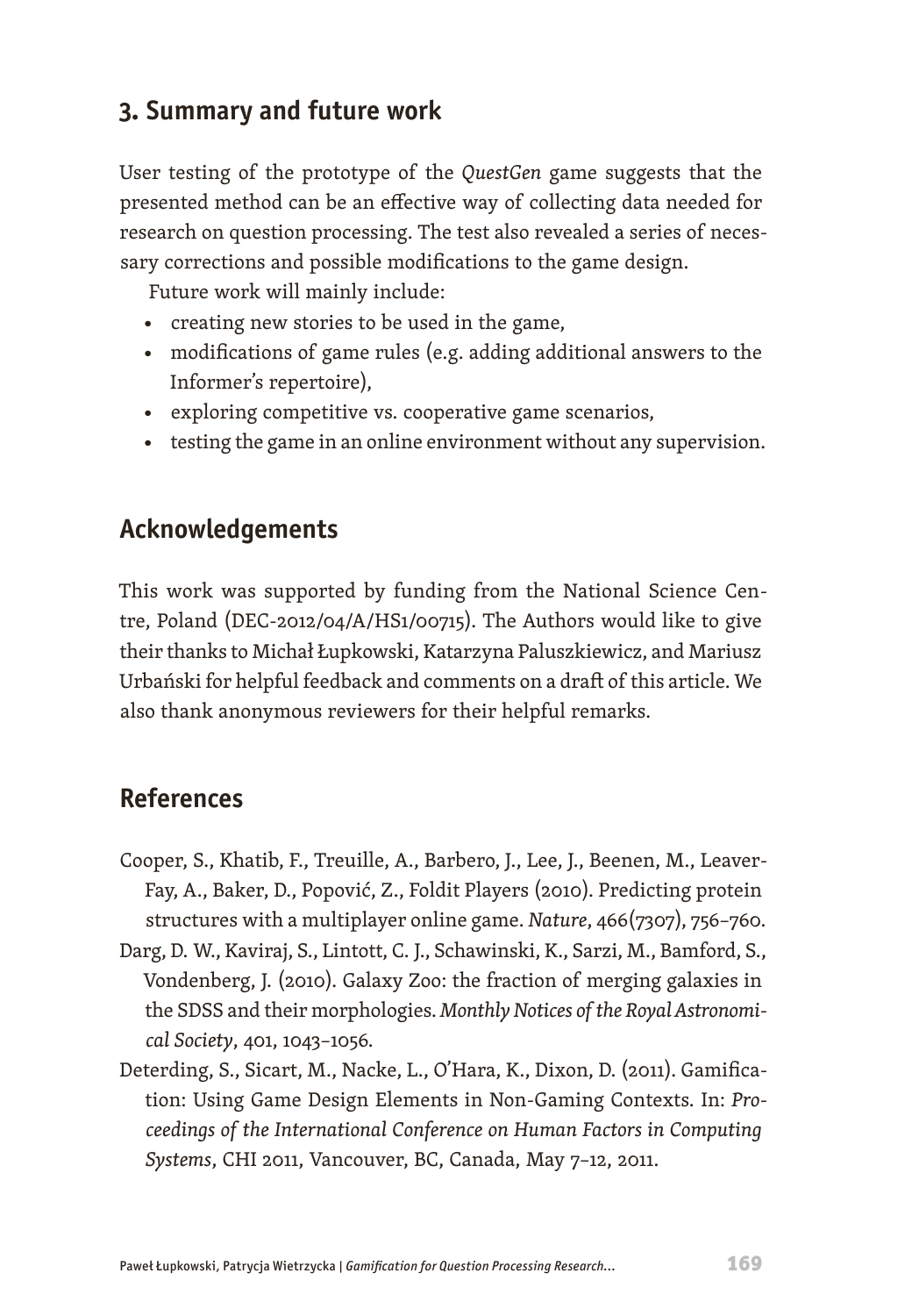- Ginzburg, J. (2012). *The Interactive Stance: Meaning for Conversation*. Oxford University Press, Oxford.
- Groenendijk, J., Roelofsen, F. (2011). Compliance. In: A. Lecomte, S. Troncon (eds.), *Ludics, Dialogue and Interaction* (pp. 161–173). Berlin – Heidelberg: Springer Verlag.
- Kleka, P., Łupkowski, P. (2014). Gamifying science the issue of data validation, *Homo Ludens*, *1*(6), 45–55.
- Łupkowski, P. (2011), Human computation how people solve difficult AI problems (having fun doing it). *Homo Ludens*, *1*(3), 81–94.
- Łupkowski, P., Ginzburg, J. (2013). A corpus-based taxonomy of question responses. In: *Proceedings of the 10th International Conference on Computational Semantics* (IWCS 2013; pp. 354–361). Potsdam, Germany, March 2013. Association for Computational Linguistics.
- Urbański, M., Paluszkiewicz, K., Urbańska, J. (2014). Deductive Reasoning and Learning: A Cross Curricular Study. Research Report no 2(4)/2014. DEC-2012/04/A/HS1/00715, Adam Mickiewicz University. Online: <https://intquestpro.wordpress.com/>.
- Venhuizen, N. J., Basile, V., Evong, K., Bos, J. (2013). Gamification for word sense labeling. In: *Proceeding of the 10th International Conference on Computational Semantics* (IWCS-2013; pp. 397–403).
- Ahn, L. von (2006). Games with a Purpose. *Computer, 39*(6), 92–94.
- Wiśniewski, A. (1995). *The Posing of Questions: Logical Foundations of Erotetic Inferences*. Dordrecht – Boston – London: Kluwer AP.
- Wiśniewski, A. (2003). Erotetic search scenarios, *Synthese* 134(3), 389–427.
- Wiśniewski, A. (2013). *Questions, Inferences and Scenarios*. London: College Publications.